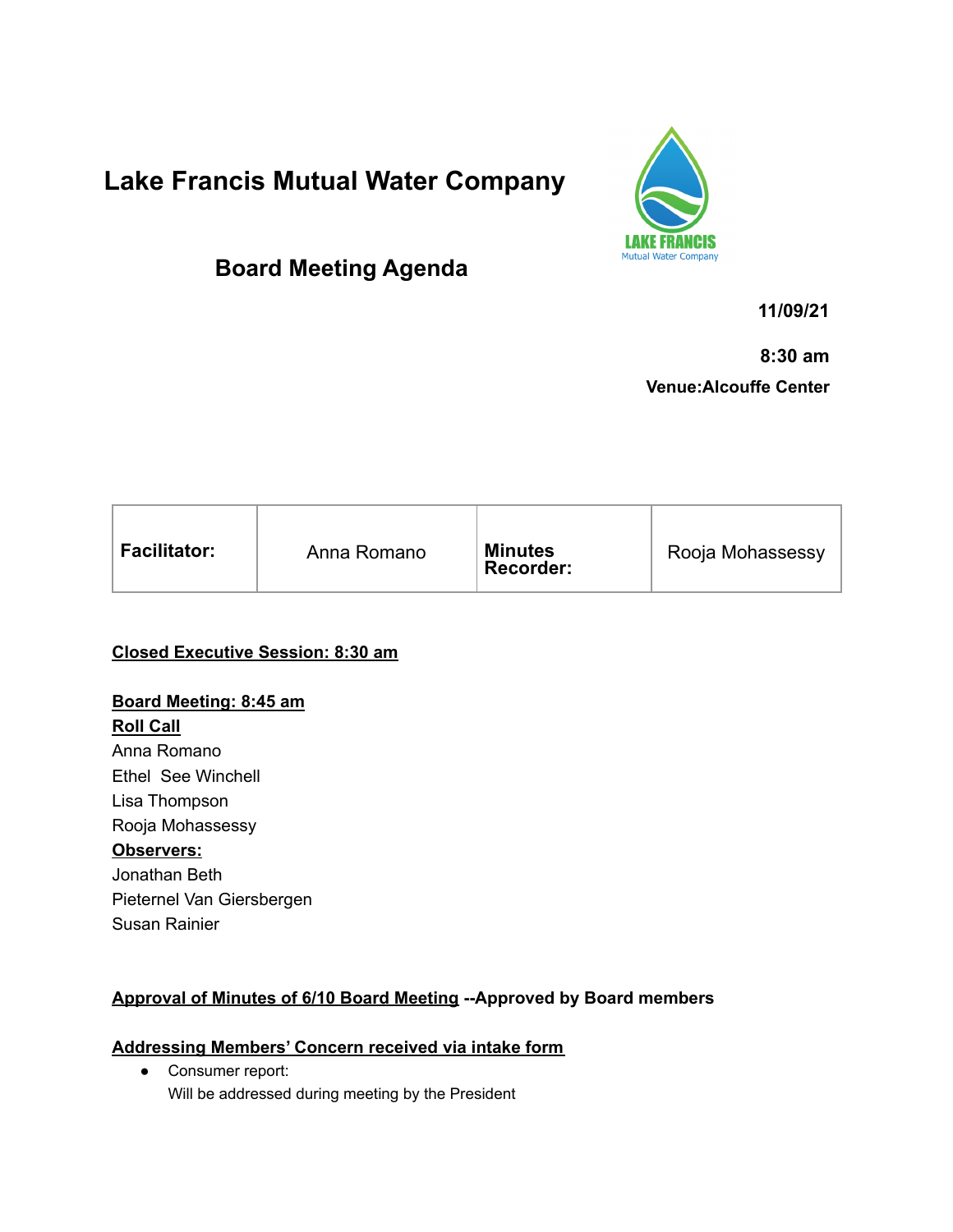● Outstanding fees attributed to HOA fees:

LFMWC does not charge HOA fees, only water utility fees. The lot in question was in arrears with its water fees and the title company attributed the fees to "HOA fees". The title company issued a check to the water company for the delinquent fees. The check was never received nor cashed. They have issued a new one.

● Question on Lien:

Policy for fees was approved at meeting on 6/10/21. See minutes. The Board approved to place a lien on a property delinquent in fees after one year. The lien will include fees, penalties and expenses.

● Felony update re attempts to hack LFMWC bank account and emails impersonating the president:

This member's question was already addressed in an email sent by the VP. The water company is not in a position to file charges as the actions are considered felony. As a criminal offense it is handled by the federal authorities. No member information was compromised. The hacker's information, however, is compromised as the Board submitted 3 months worth of information, such as IP addresses, encrypted paths, location of internet and cell service, and type of device used, to the FBI. Since filing the case with the FBI and presenting the situation to members at the annual meeting, the criminal attempts have ceased. The Board members are experienced in business and continue to remain vigilant.

● Demarcation of ACC and LFMWC:

LFMWC shares its website with ACC as a contribution to our community. The website has been edited to show the demarcation between the two entities. As dictated by our Bylaws, LFMWC cannot enforce issues under the purview of the ACC. Doing so will place the water company at risk and open it to lawsuits. LFMWC Board is working very hard to make the water company sustainable into the future. Lake Francis community issues are addressed by the ACC.

● Zoom link for members to attend Board meetings.

Too many technical issues connected with Zoom in previous Board meeting. Members were not able to hear all the Board members present at the meeting. So the Board has decided not to Zoom the Board meetings, but will of course Zoom the regular Member Meetings (formerly called Shareholder meetings). Members are encouraged to send in their questions and concerns in advance to ensure that they are added to the agenda, to be discussed and recorded in minutes. Members are welcome to attend meetings in person and observe. Meetings will generally be held at the Alcouffe center.

#### **Old Business:**

## **Item 1: Shut-off Valves -**

Quote received. Waiting for an open window in contractor's schedule. The leak at a residence on Shirley Drive will simultaneously be repaired.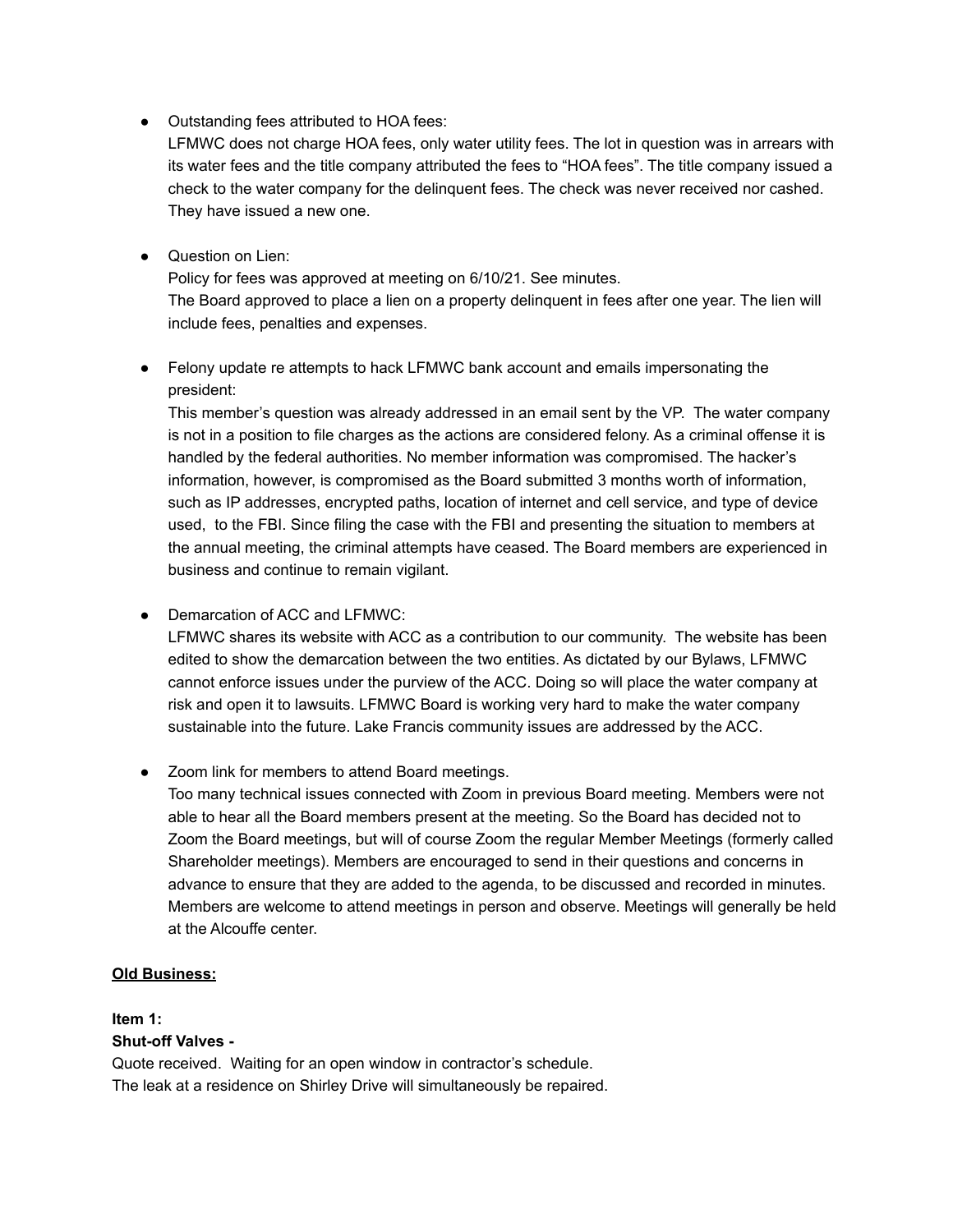**Consumer Confidence Report:** The annual County's water quality report must be shared with customers. The Board has filed it and shared it with members on the website. There are no records of previous years' reports. The President has put in a request at the county for copies of reports of past years for our database. They will be posted on website. It is important now to be compliant in all areas as a non-profit in order to meet County requirements and to qualify for grants.

### **Item 2:**

### **Repair and Maintenance -**

- **● Leak Repairs -** Leak at end of Ingersoll has been repaired.
- **Road Repair -** Road damage caused by PGE trucks on the corner of Kenneth and Shirley. The Board has filed a claim with PG&E and sent in an estimate for excavation and repair.
- **● Leaking valve on Shirley-** Repair will be scheduled together with installing the shut-off valve.

#### **Item 3:**

#### **Non-profit Status update -**

Obtained in 2021. We are now saving \$800 annually on corporation taxes. The Board has been working hard in studying resources at state and county levels in order to understand how to fully benefit from the new status. A steep learning curve.

A previous president changed the fiscal year. It has created a lot of confusion and it is affecting our eligibility for grants. Reverting back to calendar year is a lot of work. It is scheduled for next year. **M/D/V**

## **Item 4:**

## **Grant Status:**

- Secretary plans to add a grant page to website to keep members up to date of progress. She requests extra time to accomplish this.
- In January 2021 we received a grant for technical assistance, for all of our financials. It took the Treasurer 2 hrs/week meetings with the consultant for a period of six month to complete. Our books are now audited which is the first step for qualifying for other grants.
- Paul Rose report is posted on the website
- State grant status--The Board has applied for a grant (250K value) which would allow the water company to employ an engineer to survey and make plans and prepare environmental permits. Time frame is one year. This would qualify us for a construction grant.
- DWR department of water resources--offers grants for all three phases. The Board is simultaneously applying for DWR grants as it augments our chances as resources can be shared by two separate entities. These are 100% fully funded grants.
- Receiving the grants will create a large amount of paperwork and reporting. Officers must follow the reporting requirements of DWR.This resolution was approved and attested by the Secretary.
- The Board applied for Covid hardship grants. Two members qualified and the State will compensate and cover their delinquent fees. Their accounts will be cleared and the funds will be remitted directly to LFMWC. A motion now needed to amend the lien policy--those who received aid from the State must pay their next bill immediately. A lien will be placed on their lot after a quarter, not a year. To be discussed and approved at next meeting.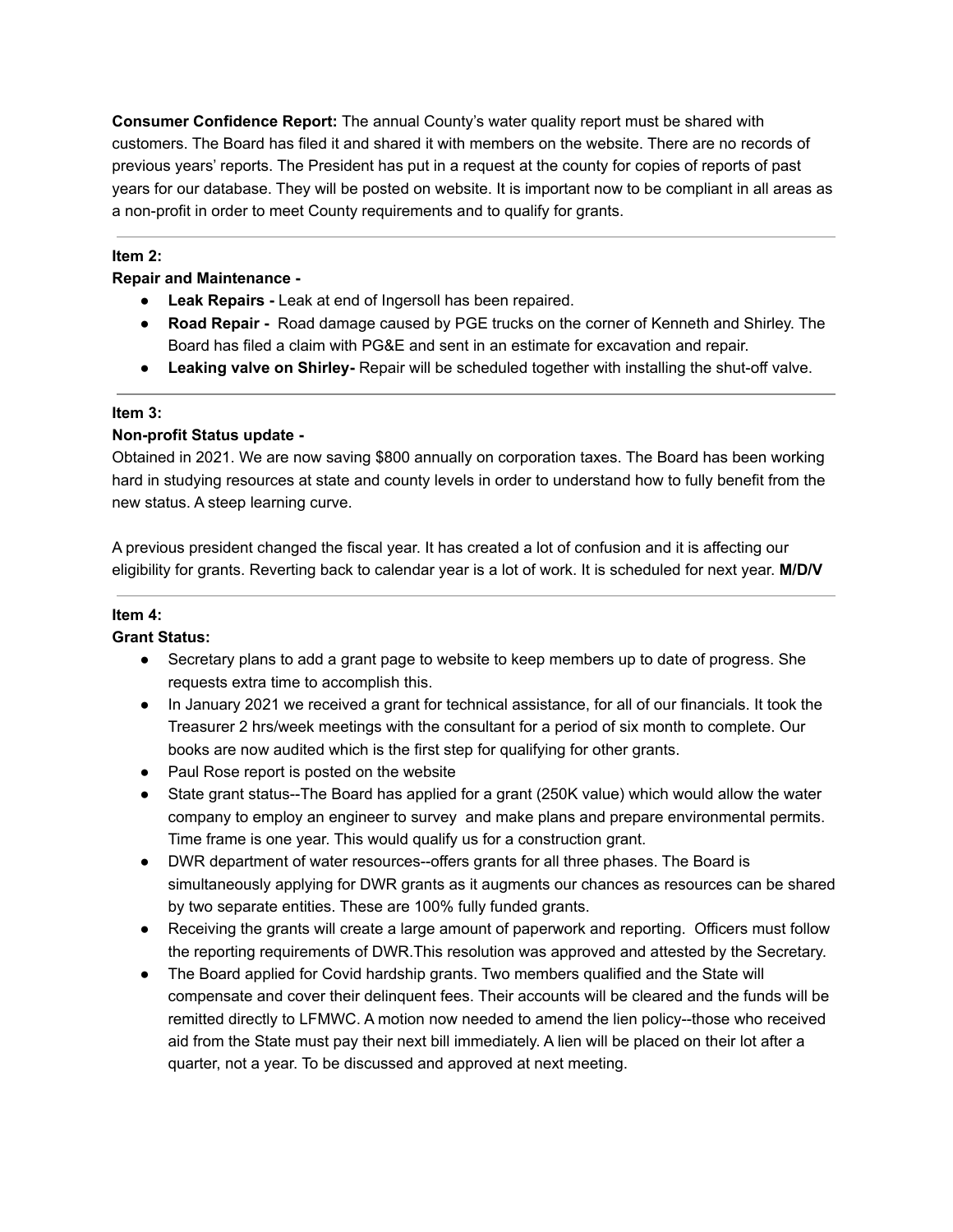## **● DUNS (Data Universal Numbering System) and SAMS (System for Award Management numbers**

The numbers were approved but we did not get a cage code. Several hurdles for the Board to overcome to get the numbers. We have successfully obtained both the DUNS & SAMS numbers now and they make us eligible to receive grants.

#### **Item 5:**

#### **Policies:**

Seasonal irrigation fee was approved at last meeting.

#### **Irresponsible Use of Water**

Penalty for irresponsible use of water

Applies to:

- 1. Repeated watering during rain,or right after substantial rain
- 2. Repeated incidents of water running onto pavement
- 3. Repeated incidents of washing items without a shut-off spigot
- 4. Failing to repair leaks in a timely manner (The Board will allow sufficient time to find and hire a subcontractor for repairs IF there is communication that the member is actively working to resolve the issue.)

One verbal warning, followed by written warning, incident must be supported by picture or video. 150 \$ fee. If not rectified a fee of \$50/day **M/D/V**

#### **In next newsletter:**

- Present the new wasteful use of water fee policy to members
- Procedure to report non-emergency incidents by calling the water company number (530) 324-5511 OR submit a contact form [here](https://lakefrancisestates.org/contacts/) on the LFMWC website OR email info@lakefrancisestates.org

DO NOT call or text the Water Manager or the Board members.

#### **Item 6:**

**Plexiglass Board -** At entrance for community announcements as well as official business. Also, upgrade the LFE board with residents' names. Waiting for a quote from resident carpenter.

**Item 7:**

## **Status of Corp Books**

#### **Issuance of Certificates**

Proof of lot ownership is needed both for the books and for issuing certificates of ownership. We need to inquire at the County what constitutes proof of ownership. Deed only? Turn over the blank certificates to Secretary